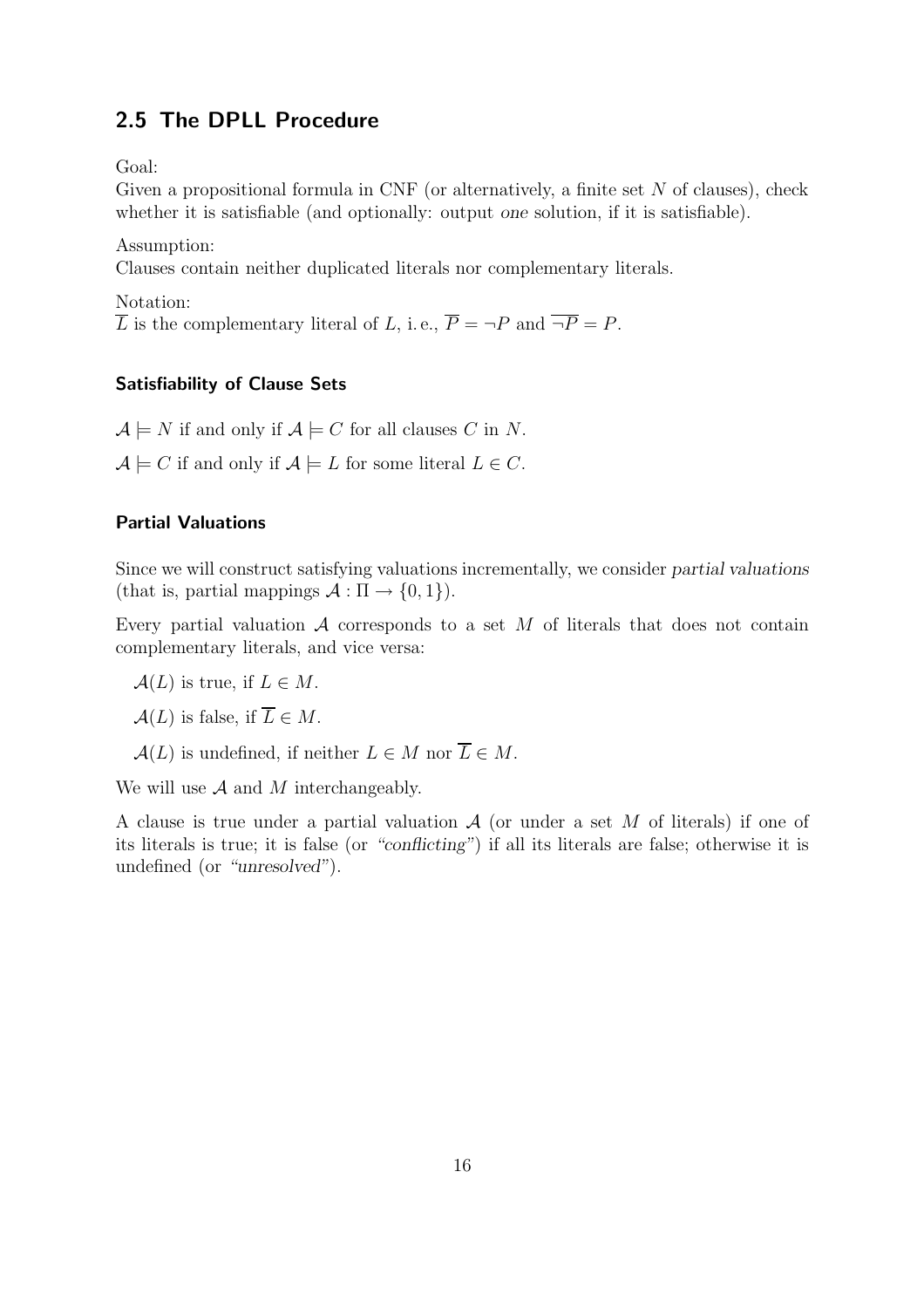### Unit Clauses

Observation:

Let  $\mathcal A$  be a partial valuation. If the set N contains a clause  $C$ , such that all literals but one in  $C$  are false under  $A$ , then the following properties are equivalent:

- $\bullet$  there is a valuation that is a model of N and extends  $\mathcal{A}$ .
- there is a valuation that is a model of  $N$  and extends  $A$  and makes the remaining literal L of C true.

C is called a *unit clause;* L is called a *unit literal.*

#### Pure Literals

One more observation:

Let  $A$  be a partial valuation and  $P$  a variable that is undefined under  $A$ . If  $P$  occurs only positively (or only negatively) in the unresolved clauses in  $N$ , then the following properties are equivalent:

- $\bullet$  there is a valuation that is a model of N and extends  $\mathcal{A}$ .
- there is a valuation that is a model of  $N$  and extends  $A$  and assigns true (false) to P.

P is called a *pure literal.*

#### The Davis-Putnam-Logemann-Loveland Proc.

```
boolean DPLL(literal set M, clause set N) {
   if (all clauses in N are true under M) return true;
   elsif (some clause in N is false under M) return false;
   elsif (N contains unit clause P) return DPLL(M \cup \{P\}, N);
   elsif (N contains unit clause ¬P) return DPLL(M \cup \{\neg P\}, N);
   elsif (N contains pure literal P) return DPLL(M \cup \{P\}, N);
   elsif (N contains pure literal ¬P) return DPLL(M \cup \{\neg P\}, N);
   else {
      let P be some undefined variable in N;
      if (DPLL(M \cup {\neg P}, N)) return true;
      else return DPLL(M \cup \{P\}, N);}
}
```
Initially, DPLL is called with an empty literal set and the clause set N.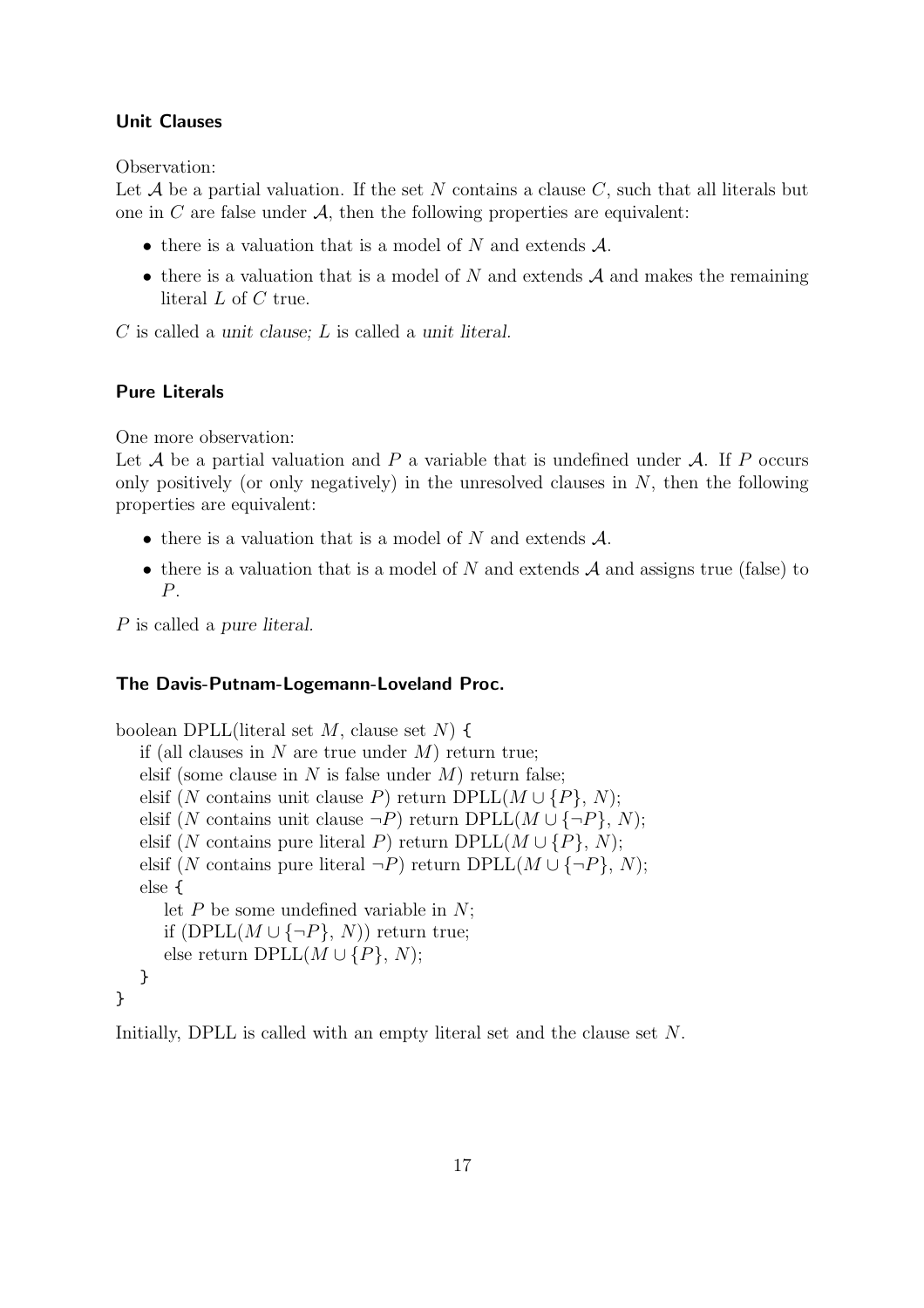# 2.6 DPLL Iteratively

In practice, there are several changes to the procedure:

The pure literal check is often omitted (it is too expensive).

The branching variable is not chosen randomly.

The algorithm is implemented iteratively; the backtrack stack is managed explicitly (it may be possible and useful to backtrack more than one level).

Information is reused by learning.

### Branching Heuristics

Choosing the right undefined variable to branch is important for efficiency, but the branching heuristics may be expensive itself.

State of the art: use branching heuristics that need not be recomputed too frequently.

In general: choose variables that occur frequently.

# The Deduction Algorithm

For applying the unit rule, we need to know the number of literals in a clause that are not false.

Maintaining this number is expensive, however.

Better approach: *"Two watched literals":*

In each clause, select two (currently undefined) "watched" literals.

For each variable P, keep a list of all clauses in which P is watched and a list of all clauses in which  $\neg P$  is watched.

If an undefined variable is set to 0 (or to 1), check all clauses in which P (or  $\neg P$ ) is watched and watch another literal (that is true or undefined) in this clause if possible.

Watched literal information need not be restored upon backtracking.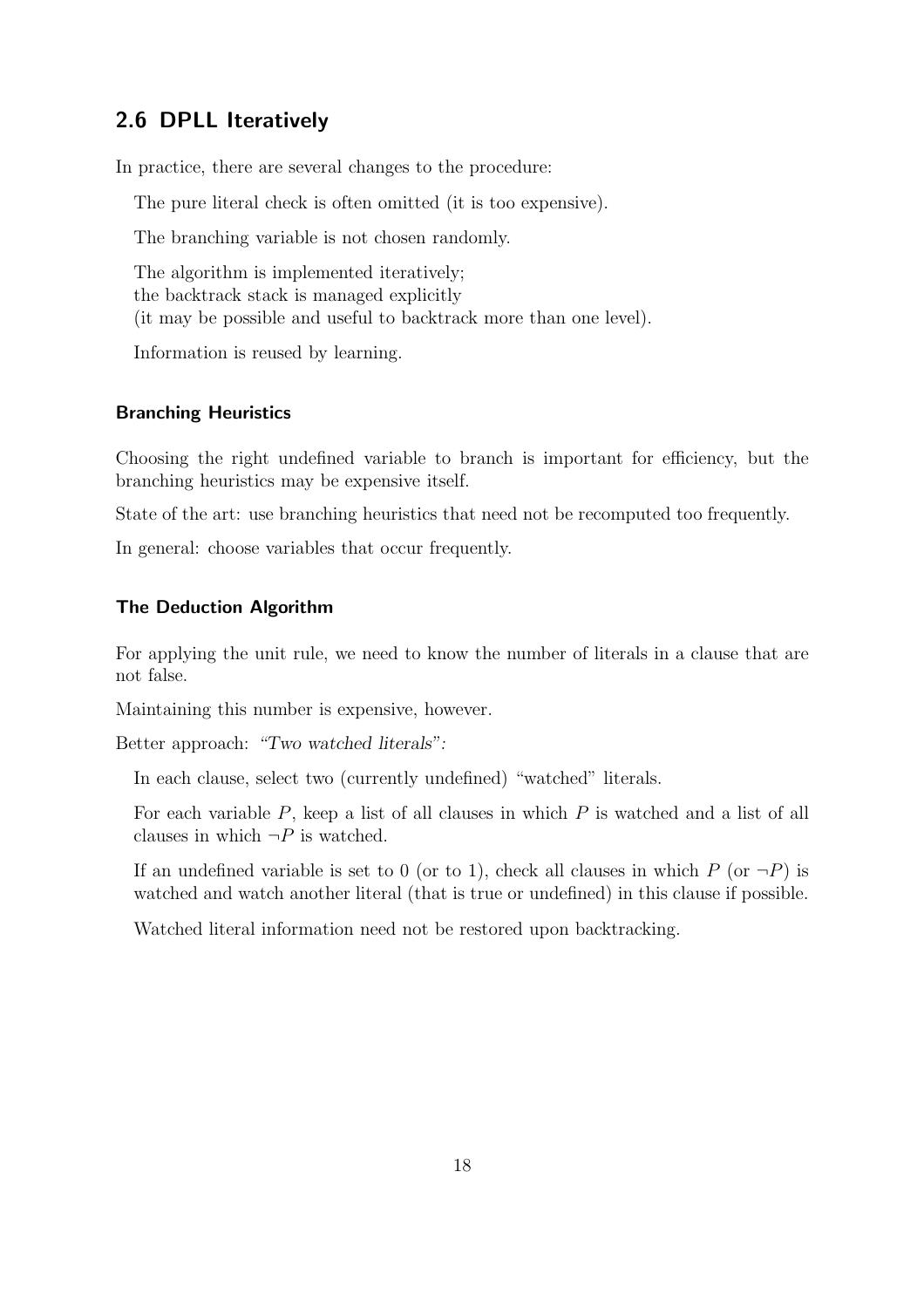### Conflict Analysis and Learning

Goal: Reuse information that is obtained in one branch in further branches.

Method: *Learning:*

If a conflicting clause is found, derive a new clause from the conflict and add it to the current set of clauses.

Problem: This may produce a large number of new clauses; therefore it may become necessary to delete some of them afterwards to save space.

# Backjumping

Related technique:

*non-chronological backtracking ("backjumping"):*

If a conflict is independent of some earlier branch, try to skip over that backtrack level.

### Restart

Runtimes of DPLL-style procedures depend extremely on the choice of branching variables.

If no solution is found within a certain time limit, it can be useful to *restart* from scratch with another choice of branchings (but learned clauses may be kept).

In particular, after learning a unit clause a restart is done.

#### Formalizing DPLL with Refinements

The DPLL procedure is modelled by a transition relation  $\Rightarrow_{\text{DPLL}}$  on a set of states. States:

- $\bullet$  fail
- $\bullet$  M || N,

where *M* is a *list of annotated literals* and *N* is a set of clauses.

Annotated literal:

- L: deduced literal, due to unit propagation.
- $L<sup>d</sup>$ : decision literal (guessed literal).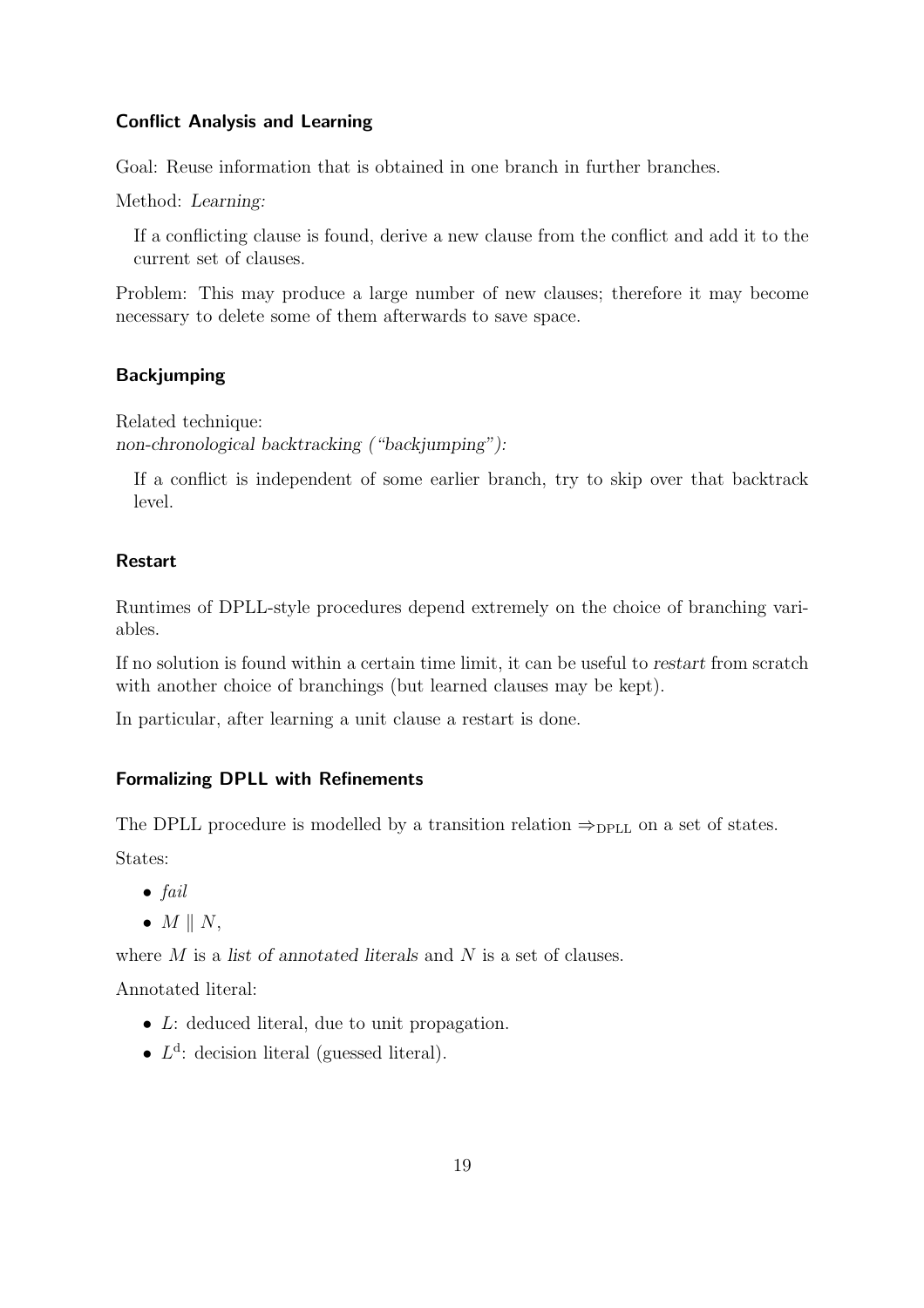Unit Propagate:

 $M \parallel N \cup \{C \vee L\} \Rightarrow_{\text{DPLL}} M L \parallel N \cup \{C \vee L\}$ 

if  $C$  is false under  $M$  and  $L$  is undefined under  $M$ .

Decide:

 $M \parallel N \Rightarrow_{\text{DPLL}} M L^{\text{d}} \parallel N$ 

if L is undefined under M and contained in N.

Fail:

 $M \parallel N \cup \{C\} \Rightarrow_{\text{DFLL}}$  fail

if C is false under M and M contains no decision literals.

Backjump:

 $M' L^d M'' \parallel N \Rightarrow_{\text{DPLL}} M' L' \parallel N$ 

if there is some "backjump clause"  $C \vee L'$  such that  $N \models C \vee L',$  $C$  is false under  $M'$ , and  $L'$  is undefined under  $M'$ .

We will see later that the Backjump rule is always applicable, if the list of literals M contains at least one decision literal and some clause in N is false under M.

There are many possible backjump clauses. One candidate:  $\overline{L_1} \vee \ldots \vee \overline{L_n}$ , where the  $L_i$ are all the decision literals in  $M L<sup>d</sup> M'$ . (But usually there are better choices.)

**Lemma 2.9** If we reach a state M || N starting from  $\emptyset$  || N, then:

- *(1)* M *does not contain complementary literals.*
- *(2) Every deduced literal* L *in* M *follows from* N *and decision literals occurring before* L *in* M*.*

**Proof.** By induction on the length of the derivation.  $\Box$ 

**Lemma 2.10** *Every derivation starting from*  $\emptyset$  || *N terminates.* 

**Proof.** (Idea) Consider a DPLL derivation step  $M \parallel N \Rightarrow_{\text{DPLL}} M' \parallel N'$  and a decomposition  $M_0 L_1^d M_1 \ldots L_k^d M_k$  of M (accordingly for  $M'$ ). Let n be the number of distinct propositional variables in N. Then k, k' and the length of M, M' are always smaller or equal to n. We define  $f(M) = n - \text{length}(M)$  and finally

$$
M \parallel N \succ M' \parallel N' \quad \text{if}
$$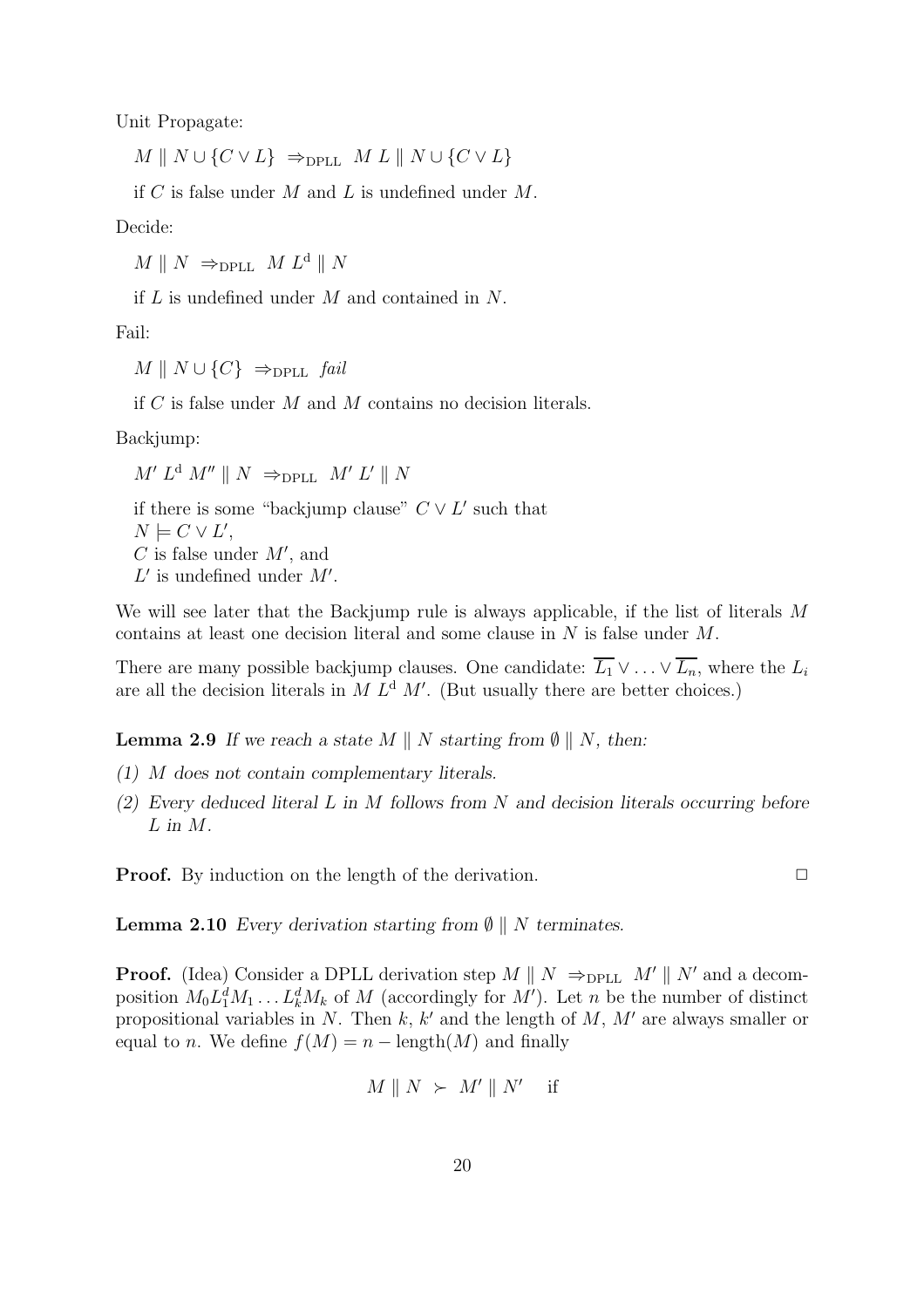(i)  $f(M_0) = f(M'_0), \ldots, f(M_{i-1}) = f(M'_{i-1}), f(M_i) > f(M'_i)$  for some  $i < k, k'$  or (ii)  $f(M_j) = f(M'_j)$  for all  $1 \le j \le k$  and  $f(M) > f(M')$ .

**Lemma 2.11** *Suppose that we reach a state*  $M \parallel N$  *starting from*  $\emptyset \parallel N$  *such that some clause*  $D \in N$  *is false under*  $M$ *. Then:* 

- *(1) If* M *does not contain any decision literal, then "Fail" is applicable.*
- *(2) Otherwise, "Backjump" is applicable.*

Proof. (1) Obvious.

(2) Let  $L_1, \ldots, L_n$  be the decision literals occurring in M (in this order). Since  $M \models \neg D$ , we obtain, by Lemma 2.9,  $N \cup \{L_1, \ldots, L_n\} \models \neg D$ . Since  $D \in N$ , this is a contradiction, so  $N \cup \{L_1,\ldots,L_n\}$  is unsatisfiable. Consequently,  $N \models \overline{L_1} \vee \cdots \vee \overline{L_n}$ . Now let  $C =$  $\overline{L_1} \vee \cdots \vee \overline{L_{n-1}}$ ,  $L' = \overline{L_n}$ ,  $L = L_n$ , and let M' be the list of all literals of M occurring before  $L_n$ , then the condition of "Backjump" is satisfied.  $\Box$ 

**Theorem 2.12** (1) If we reach a final state M || N starting from  $\emptyset$  || N, then N is *satisfiable and* M *is a model of* N*.*

*(2) If we reach a final state fail starting from*  $\emptyset \parallel N$ , then N is unsatisfiable.

Proof. (1) Observe that the "Decide" rule is applicable as long as literals are undefined under M. Hence, in a final state, all literals must be defined. Furthermore, in a final state, no clause in  $N$  can be false under  $M$ , otherwise "Fail" or "Backjump" would be applicable. Hence  $M$  is a model of every clause in  $N$ .

(2) If we reach fail, then in the previous step we must have reached a state  $M \parallel N$  such that some  $C \in N$  is false under M and M contains no decision literals. By part (2) of Lemma 2.9, every literal in M follows from N. On the other hand,  $C \in N$ , so N must be unsatisfiable.  $\Box$ 

#### Getting Better Backjump Clauses

Suppose that we have reached a state M || N such that some clause  $C \in N$  (or following from  $N$ ) is false under  $M$ .

Consequently, every literal of C is the complement of some literal in M.

(1) If every literal in C is the complement of a decision literal of M, then C is a backjump clause.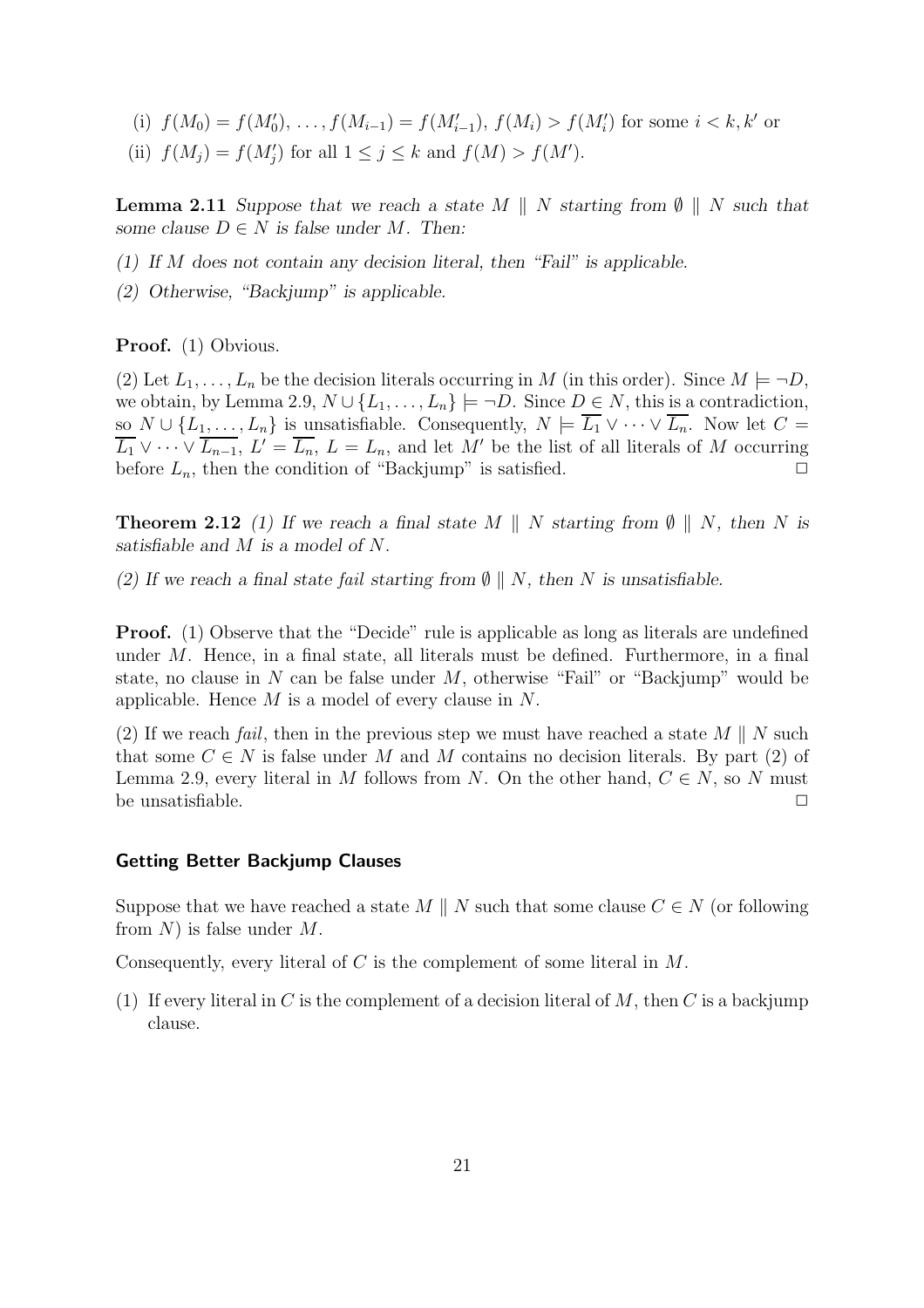(2) Otherwise,  $C = C' \vee \overline{L}$ , such that L is a deduced literal.

For every deduced literal L, there is a clause  $D \vee L$ , such that  $N \models D \vee L$  and D is false under M.

Then  $N \models D \lor C'$  and  $D \lor C'$  is also false under M. ( $D \lor C'$  is a resolvent of  $C' \lor \overline{L}$ and  $D \vee L$ .)

By repeating this process, we will eventually obtain a clause that consists only of complements of decision literals and can be used in the "Backjump" rule.

Moreover, such a clause is a good candidate for learning.

# Learning Clauses

The DPLL system can be extended by two rules to learn and to forget clauses:

Learn:

 $M \parallel N \Rightarrow_{\text{DPLL}} M \parallel N \cup \{C\}$ 

```
if N \models C.
```
Forget:

 $M \parallel N \cup \{C\} \Rightarrow_{\text{DPLL}} M \parallel N$ if  $N \models C$ .

If we ensure that no clause is learned infinitely often, then termination is guaranteed.

The other properties of the basic DPLL system hold also for the extended system.

# Preprocessing

Some transformations are not performed during the DPLL search, but only in a preprocessing step:

(i) Subsumption

 $N \cup \{C\} \cup \{D\} \Rightarrow N \cup \{C\}$ 

if  $C ⊂ D$  considering  $C, D$  as multisets of literals.

- (ii) Purity Deletion
- (iii) Merging Replacement Resolution

 $N \cup \{C \vee L\} \cup \{D \vee \overline{L}\} \Rightarrow N \cup \{C \vee L\} \cup \{D\}$ 

if  $C ⊆ D$  considering  $C, D$  as multisets of literals.